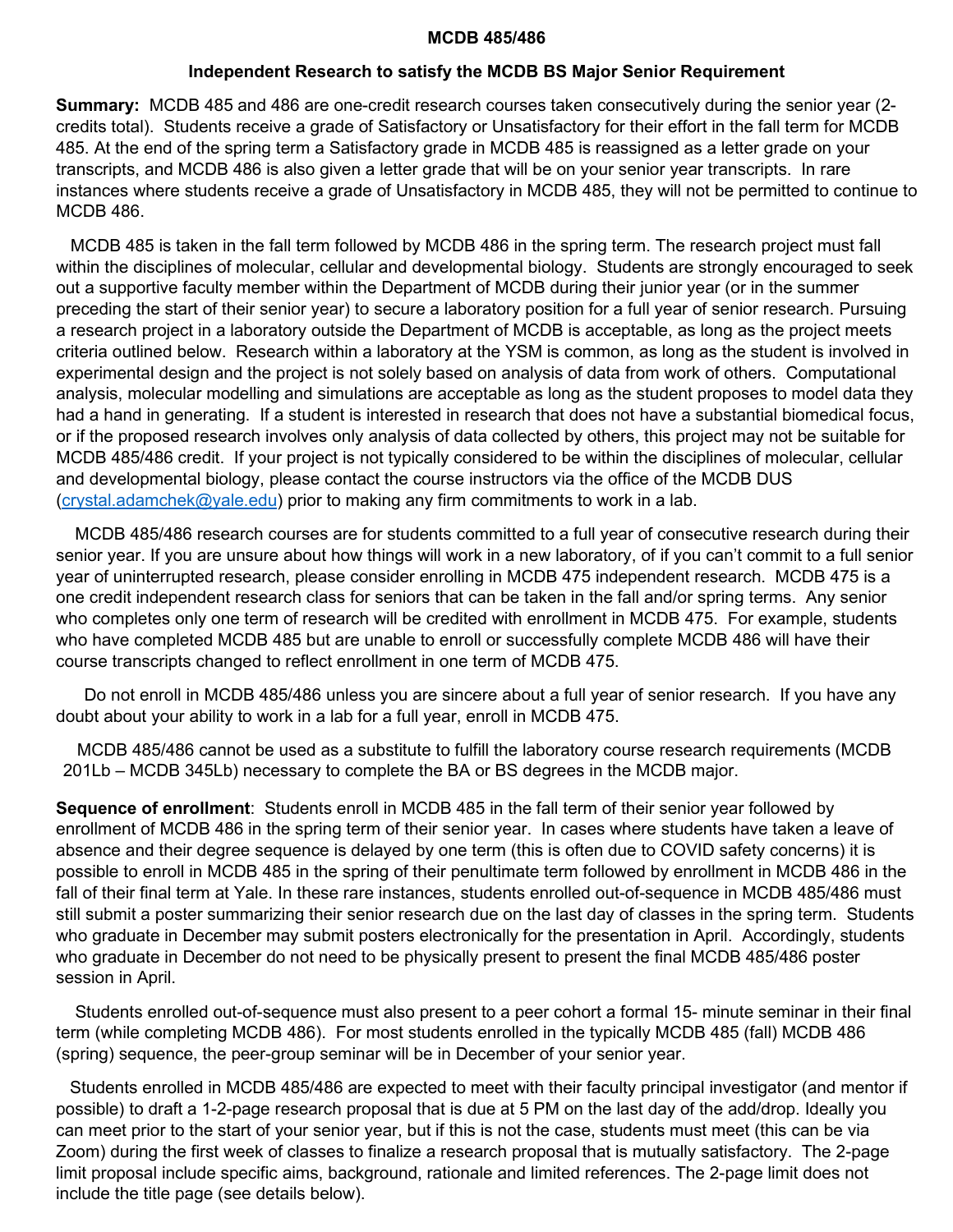To complete MCDB 485, students must submit a 5-page (double-spaced) grant proposal due on the last day of classes in the fall term. For MCDB 486, students submit a 12-15 (double-spaced) research summary due on the last day of classes. Students also give a 15-minute formal seminar to a cohort of peers (late April) and also present a poster at the senior research poster session (last day of spring term).

A final written report that summarizes your research effort (12-15 pages double spaced) is required to be uploaded to MCDB 474 Canvas Assignments by 5 PM on the last day of classes each term. The 15-page limit is firm and includes: all data, appendices and references. The title page does not count toward the 15-page limit.

Students enrolled in MCDB 485/486 are expected to read and sign a binding contract (see below) that indicates your willingness to meet essential criteria for a year of research in a chosen laboratory. The contract signed by you and your principal investigator (or mentor) is required to be uploaded to MCDB 485/486 Canvas Assignments folder by 5 PM on the last day of add/drop period for MCDB 485.

## **MCDB 485/486 Student Contract:**

In the Department of MCDB at Yale University, our mission is to foster creative independent research opportunities for undergraduates while also providing students with exposure to a broad range of pertinent topics in the life sciences. For those students who elect to participate in year-long independent research for Yale College course credit and to fulfill the Senior requirement for the MCDB BS, a research agreement signed by both the student and faculty mentor (i.e., the Principal Investigator of the laboratory in which you propose to perform research) is required. This signed contract is due in the Office of the MCDB DUS by the end of Add/Drop period.

As a MCDB major planning on year-long research (fall and spring terms), I agree to the following:

- 1) I am expected to devote an average of 10-12 hrs/week in the lab to this research.
- 2) I am aware that failure to do so will result in my withdrawal from the course.
- 3) I will make every effort to attend my principal investigator's laboratory meetings, and present my research at least once each term to my colleagues. The student lab meeting presentation may be satisfied by remote video conferencing is COVID prevents in-person meetings.
- 4) Students will give a 12-minute formal seminar (MCDB 485/486 oral presentation requirement) in April of 2022. This oral presentation may be similar in content to the seminar presented at your laboratory meeting (see #3), but is different in that it is presented to a cohort of peers enrolled in the MCDB 485/486 research program.
- 5) I will attend at least 2 of the MCDB 485/486 oral presentation sessions and will present my research at one of them. These presentations are scheduled to be in-person, but pending university and CDC recommendations for COVID-19 safety, these presentations may be via ZOOM.
- 6) I will make every effort to schedule my MCDB Oral Presentations at the time that fits with my mentor's schedule so that my mentor and laboratory colleagues can attend my talk.
- 7) I will present a poster of my final data in April of 2022. This poster session will likely be on the last day of classes in the spring term and pending health guidelines will be in-person.

|                             | (Please Print) |
|-----------------------------|----------------|
|                             |                |
| Phone: ____________________ |                |
| Class: _________            |                |
|                             |                |
|                             |                |
| Title of Research Project:  |                |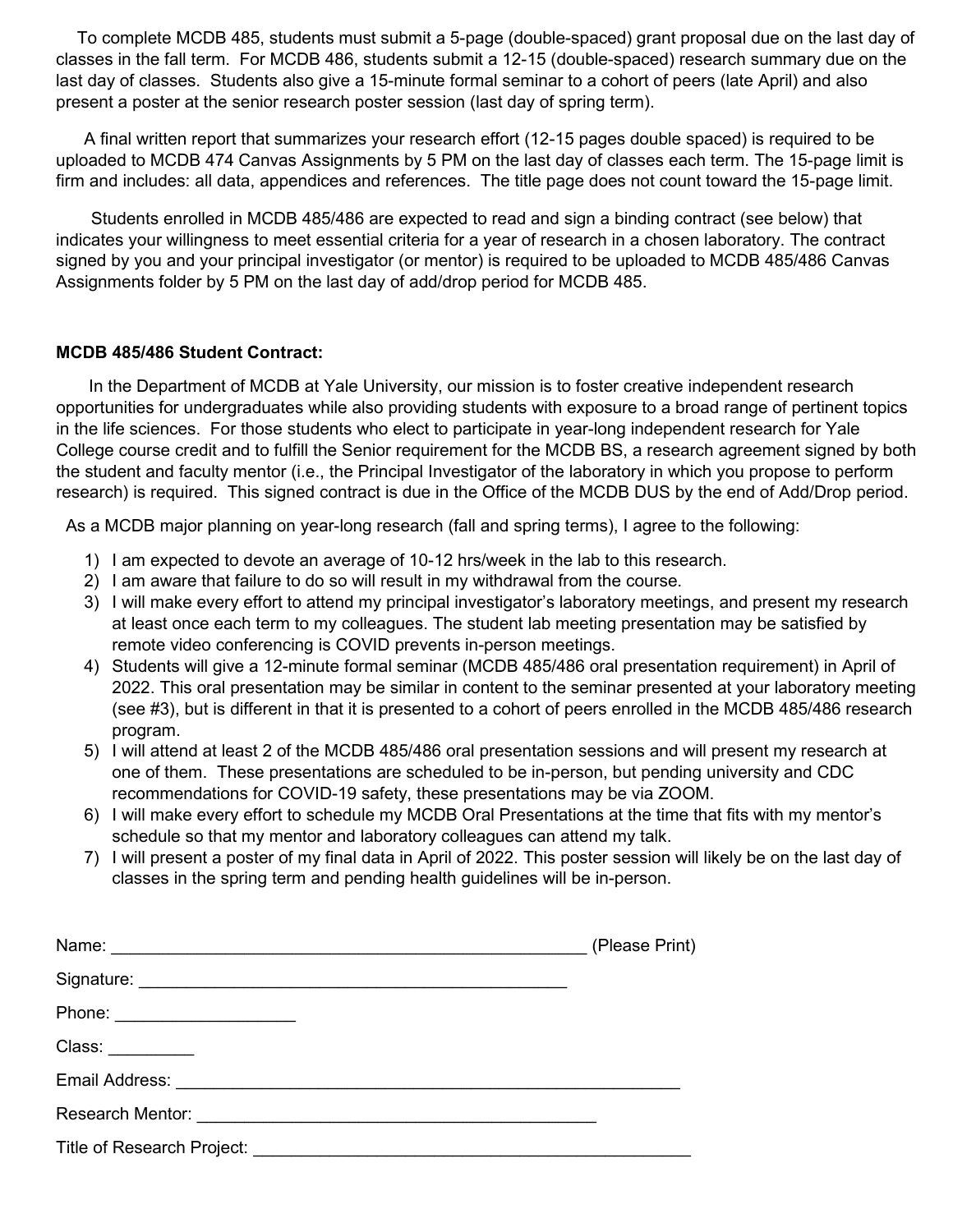## **MCDB 485 Research Mentor Contract (Principal Investigator of Laboratory):**

 I acknowledge that any MCDB 485/486 student in my laboratory is expected to complete an average of at least 10-12 hours of effort per week in the lab for each term. If my undergraduate MCDB student is not able to meet this laboratory requirement, by mid semester of the term I will notify the student and the MCDB 485/486 course instructors/Office of the DUS [\(Joseph.Wolenski@yale.edu,](mailto:Joseph.Wolenski@yale.edu) [m.odonnell@yale.edu,](mailto:m.odonnell@yale.edu) crystal.adamchek@yale.edu) that an increase in effort is expected. I am aware that failure of my student(s) to meet this expectation may result in withdrawal from the course. I expect MCDB 485/486 students in my laboratory to attend our laboratory meetings and present their research at least once each term to provide guidance, constructive feedback, evaluate their progress and assess their final grade.

 If in-person lab meetings are not possible due to the COVID-19 safety guidelines, students may satisfy this requirement by attending virtual lab meetings as well as presenting their data using video conferencing or webinars.

 As a PI mentoring this undergraduate student, I will make every effort to attend my student's MCDB Oral Presentation in April. If I am unable to attend, I will ask another member of my laboratory to attend.

|                | (Please Print) |
|----------------|----------------|
|                | (Please Print) |
|                |                |
|                |                |
|                |                |
| Email Address: |                |

*It is the Student's responsibility to obtain the signatures and upload this form to the Assignments section of Canvas. [\(crystal.adamchek@yale.edu\)](mailto:crystal.adamchek@yale.edu)* 

### **Due dates**:

Fall term of 2021:

Wednesday: 15 September, 2021 by 5 PM to the Canvas Assignments MCDB 485/486 folder. Student and Mentor Contract; 1–2-page research proposal with 1-3 specific research aims, background, proposed goals and pertinent references. Proposal 2-page limit does not include title page.

Friday: 10 December, 2021 by 5 PM to the Canvas Assignments MCDB 485 folder. 5-page (double spaced) grant proposal outlining your research proposal.

MCDB 486 fall: Final report: (12-15 pages double spaced). Due last day of classes (December 5). 15-page limit does not include title page.

MCDB 486 Fall: Student Seminar for peer cohort: Scheduled for early December of 2021.

If you finish MCDB 486 in December of 2021, you submit a poster electronically for presentation in April of 2022.

Spring term of 2022 for students enrolled in MCDB 486.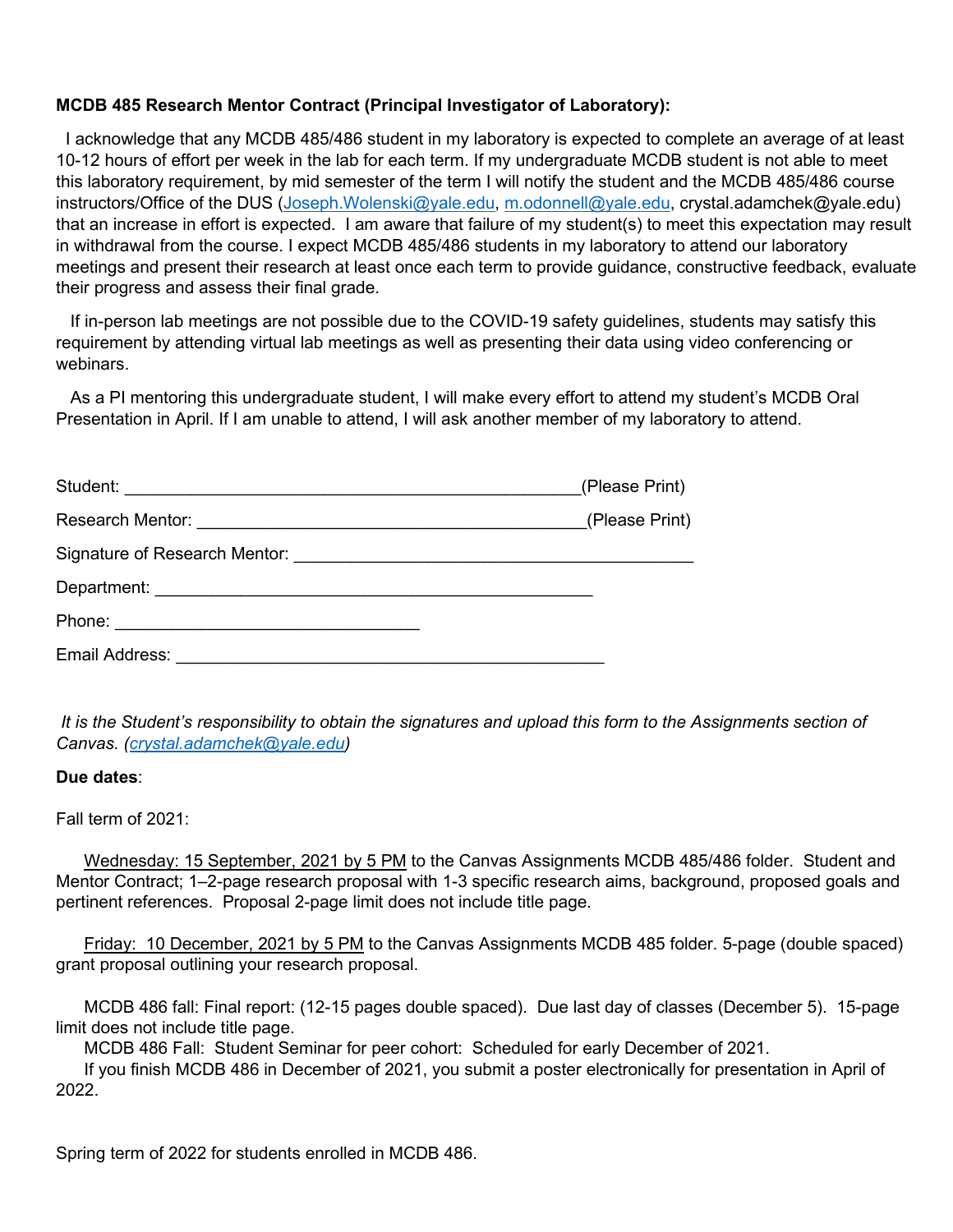MCDB 486 final report: (12-15 pages double spaced). Due last day of classes in April. 15-page limit does not include title page.

Oral Presentations typically meet in person in a conference room in YSB. Pending the COVID-19 health guidelines in the spring term, we will likely hold multiple in-person sessions over the course of one week in late April. The dates and times of these meetings will be posted in January of 2022 on the MCDB 485/486 Canvas sites.

Poster Symposium: The last day of classes in April. Pending health guidelines, the poster session will be inperson in YSB or remote via Zoom. April 23, 2022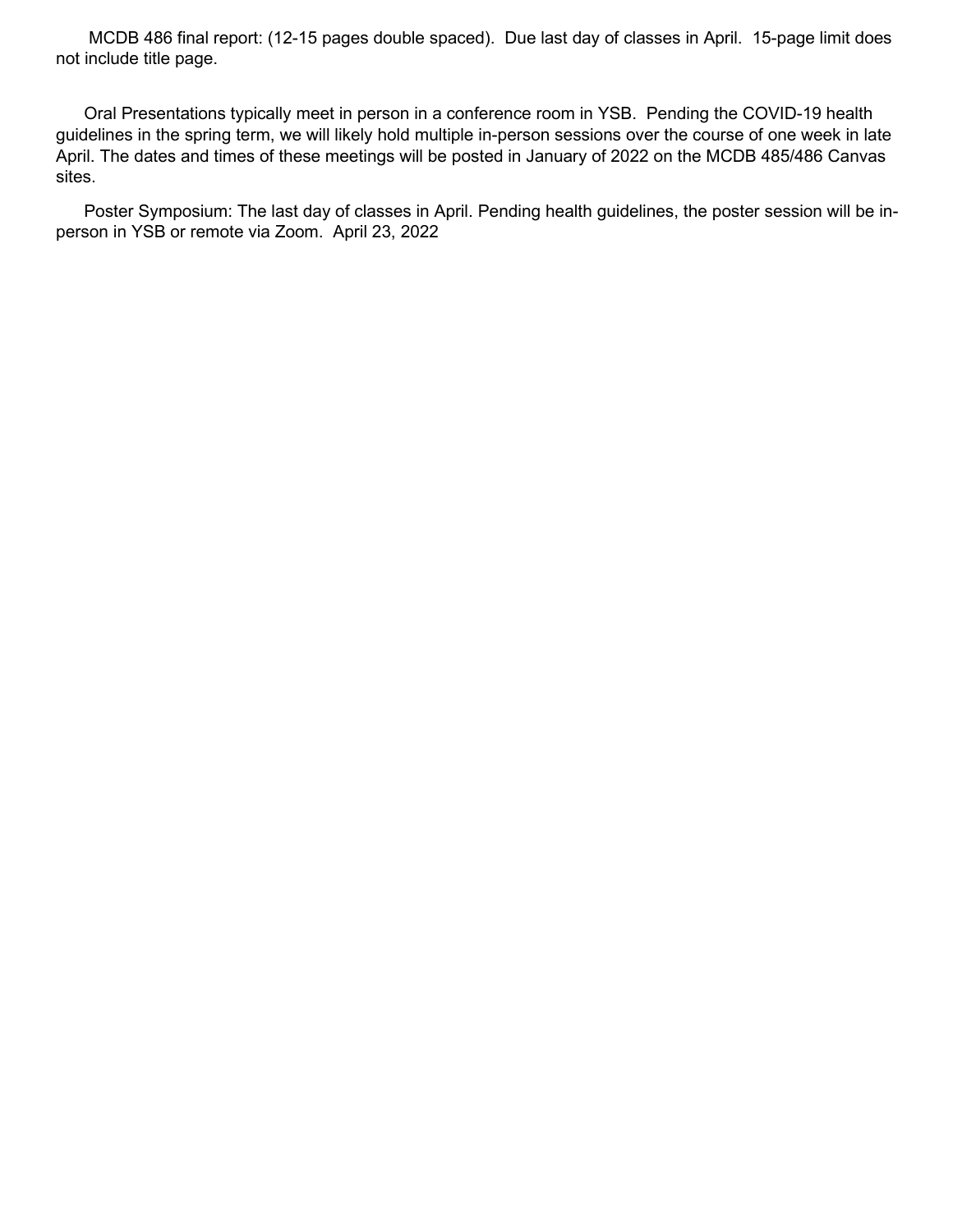### **MCDB 485/486 – Senior Requirement MCDB BS Major**

### **Independent Research to satisfy the MCDB BS Major Senior Requirement**

**Summary:** MCDB 485 and MCDB 486 are one-credit research courses taken consecutively during the senior year (2-credits total). The main purpose of this two-term research program is to enable undergraduates to learn how to design biological research experiments and obtain extensive hands-on laboratory research training as part of your education at Yale. MCDB 485/486 entails a full year of senior experimental research with a minimum time expectation of 10-12 hours per week at the lab bench. To be productive in this lab environment, students often find they need to dedicate more time at the bench than initially anticipated. Successful students often work much more than 12 hours per week in the lab, with some students averaging closer to 20 hours per week when time permits. If you are unsure about your ability to make research progress in a new laboratory, of if you can't commit to a full senior year of uninterrupted intensive research, consider enrolling in MCDB 475 independent research. MCDB 475 is a one credit independent research class for seniors that can be taken in the fall or spring terms for the BA degree only.

 Students enrolled in MCDB 485/486 independent research must be involved in the design of their proposed experiments as well as the development of specific aims that guide your research. The proposed research must test a hypothesis, and it is imperative that students find a suitable principal investigator who can provide regular feedback and support for the entire year. The area of research can be broad but must be relevant to topics of interest to the Department of Molecular, Cellular and Developmental Biology. Students are encouraged to pursue research in the laboratory of a faculty member within the Department of MCDB, or they may pursue a scientific problem in other departments (including at the YSM) as long as the research meets certain criteria (described below), or with permission from the course instructors. Computational analysis, molecular modelling and simulations are acceptable as long as the student proposes to develop models based on experimental data they had a hand in generating. If a student is interested in research that does not have a substantial biomedical focus, or if the proposed research involves only analysis of data collected by others, this project may not be suitable for MCDB 485/486 credit. If your project is not typically considered to be within the disciplines of molecular, cellular and developmental biology, please contact the course instructors via the office of the MCDB DUS [\(crystal.adamchek@yale.edu\)](mailto:crystal.adamchek@yale.edu) prior to making any firm commitments to work in a particular lab.

 Only MCDB seniors may take this course, and only to fulfill the Senior Requirement for the MCDB BS degree. MCDB 485/486 cannot be used as a substitute to fulfill the laboratory course research requirements (MCDB 201Lb – MCDB 345Lb) necessary to complete the BA or BS degrees in the MCDB major.

**Sequence of enrollment**: Students enroll in MCDB 485 in the fall term of their senior year followed by enrollment of MCDB 486 in the spring term of their senior year. In cases where students have taken a leave of absence and their degree sequence is delayed by one term (this is often due to COVID safety concerns) it is possible to enroll in MCDB 485 in the spring of their penultimate term followed by enrollment in MCDB 486 in the fall of their final term at Yale. We do not anticipate this to be an issue for the academic year given that the university is expecting all students to return for in-person instruction starting in the fall of 2021. In rare instances where a student chooses to enroll in MCDB 485/486 out of sequence they must still submit a poster summarizing their senior research due on the last day of classes in the spring term. Students who graduate in December may submit posters electronically for the presentation in April. Accordingly, students who graduate in December do not need to be physically on campus to present the final MCDB 485/486 poster session in April. Students who are enrolled out-of-sequence must also present to a peer cohort a formal 15-minute seminar in the fall term.

**Deadlines for assignments:** Fall Term MCDB 485: Students submit a research Proposal at the start of the fall term. Students enrolled in MCDB 485/486 are expected to meet with their faculty principal investigator (and mentor if possible) to draft a 1-2-page research proposal that is due at 5 PM on the last day of the add/drop (Wednesday 15 September, 2021). Ideally you can meet prior to the start of your senior year, but if this is not the case, students must meet (this can be via Zoom) during the first week of classes to finalize a research proposal that is mutually satisfactory. The 2-page limit proposal include specific aims, background, rationale and limited references. The 2-page limit does not include the title page (see details below).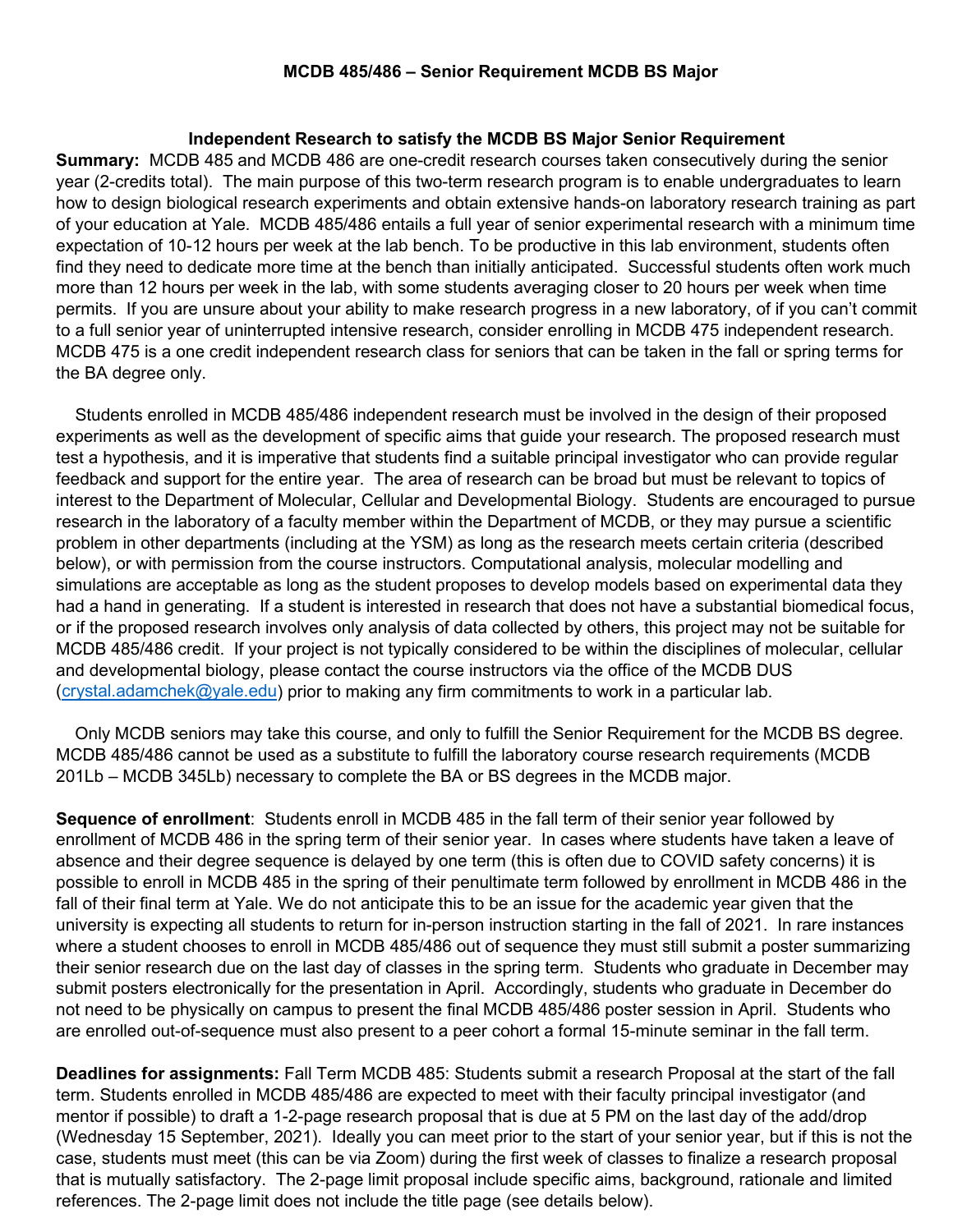### **Fall Term 2021 MCDB 485**:

 Students submit a **grant proposal** at the end of the fall term. To receive credit for MCDB 485, students must submit a 5-page (double-spaced) grant proposal due on the last day of classes in the fall term (Friday 10 December, 2021).

### **Spring Term 2022 MCDB 486**:

If you completed MCDB 495 in the fall term of your senior year and are starting MCDB 486 without any gaps in your enrollment, *you do not need to write another proposal for MCDB 486 in the spring term.*

 Students give a **12-minute formal seminar** to a peer cohort in April. This seminar is limited to 15 minutes to allow for a few questions from the audience.

Students submit a **12-15 (double-spaced) research summary** due on the last day of classes in April. This written report should summarize your research effort. The 15-page limit is firm and includes: all data, appendices and references. The title page does not count toward the 15-page limit.

 Students make a **poster** to present at the MCDB Senior Poster Session held in YSB on the last day of spring term classes in April.

**Submission and Formatting Instructions for all written work**: All papers should be uploaded to the *Assignments* folder in Yale Canvas for MCDB 485/486. Additionally, please follow these formatting instructions: include a title page with the following information:

- (a) Title of Research,
- (b) Student Name,
- (c) Course # & Term, and
- (d) PI Name.

(e) Include a header on pages 2 through end with: Student Name, course & Term and page number. Save papers as a pdf using the following nomenclature:

StudentLastName\_FirstName\_MCDBCourse\_Term&Year.pdf. Send a copy to your PI!

**Safety Requirements**: You will need to fulfill certain safety requirements prior to starting research that vary depending on your field of study. If you will be working with radioisotopes in a laboratory you must have attended a radiation safety training seminar at Yale. You will not be able to start your experiments unless this requirement is fulfilled. In addition, you should discuss with your supervisor whether you should take a chemical safety course. If your proposed research involves animal use your professor must have approval for the protocol from the Yale Institutional Animal Care & Use Committee (IACUC). Your professor must send a new form to IACUC to include you in the protocol once your project has been approved. If you have not already done so, you may need to complete an IACUC course before research can begin.

 Students enrolled in MCDB 485/486 are expected to read and sign a binding contract (see below) that indicates your willingness to meet essential criteria for a year of research in a chosen laboratory. The contract signed by you and your principal investigator (or mentor) is required to be uploaded to MCDB 485/486 Canvas Assignments folder by 5 PM on the last day of add/drop period for MCDB 485/486.

### **Course Requirements:**

 **Student and Research Mentor Contracts**: Due date: (end of Add/Drop period). These should be uploaded to the Assignments section of Canvas. Contracts are attached to these guidelines. Summary Proposal: Due date: (end of shopping period). A 1–2-page double-spaced summary of your research (written in collaboration with your research mentor) is due for each term of research and must be uploaded by the end of Add/Drop period. This should include a short (no more than 1 page) overview/background of the project and a section describing the general objectives and most importantly, the specific aims of your project. In most cases, students will outline research strategies for one or two specific aims in 2 pages of text. You should also add references. The Background, Specific Aims and Methods section of your proposal should not exceed two pages double spaced. You do not need to include Results/Figures in your research proposal. For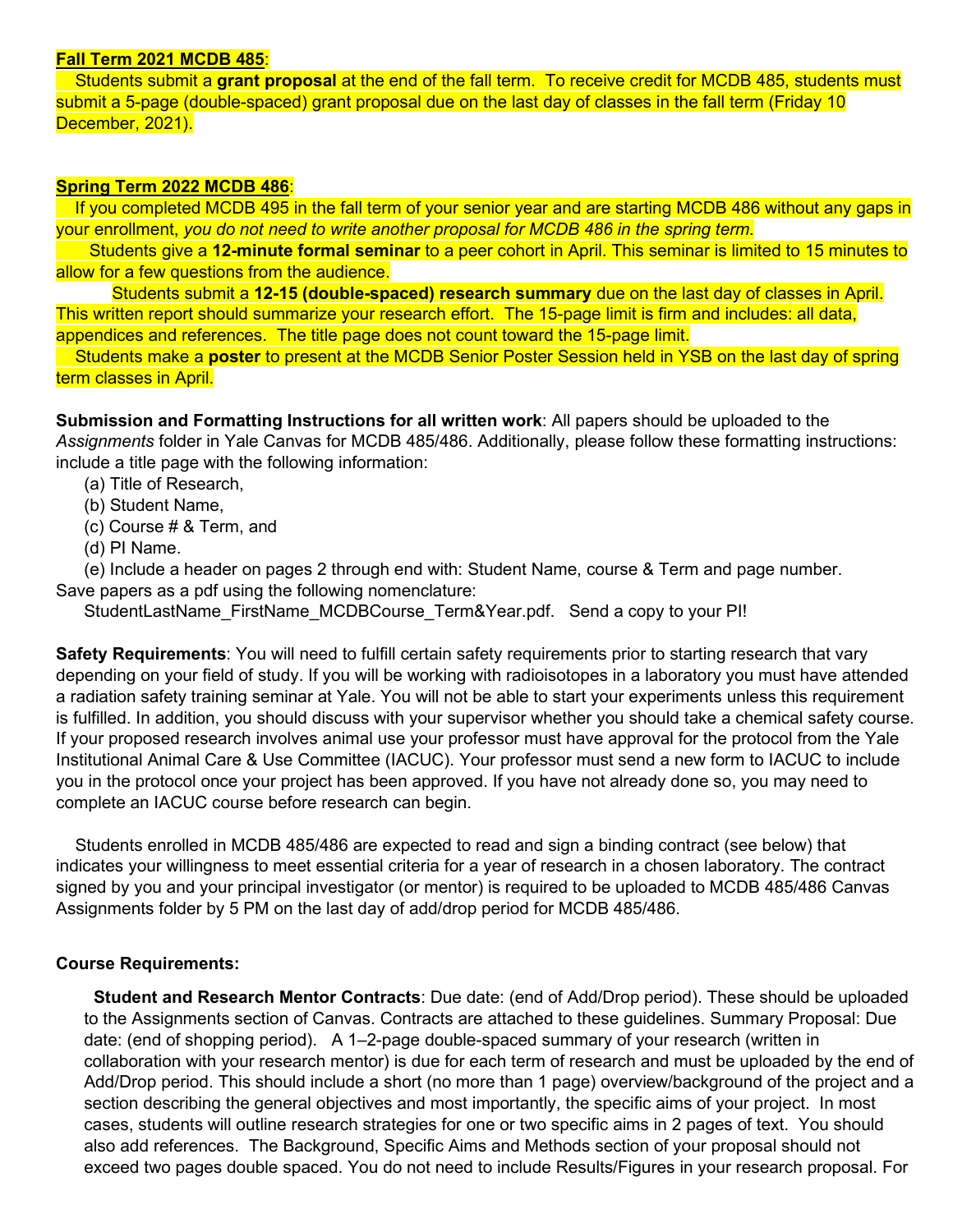guidance, ask your mentor to see a Specific Aims section of one of her/his NIH or NSF grants. The title page does not count toward the 2-page limit.

The types of proposal that are inappropriate include simply analyzing data gathered by someone else, for example entering previously obtained data into a computer and running a statistical analysis program. An unsuitable proposal at the other extreme would be gathering data for another person to analyze, for example taking medical histories or clinical measurements that will be passed on to someone else for study. Projects involving allelic screening of patient populations for SNPs associated with a given disease are also not acceptable unless there is substantive experimental design. If you are considering a project that may fall into one of the categories above, please discuss this with the instructor(s) in charge prior to committing to that laboratory or project (there may be suitable alternative projects in the same lab).

### **Time Commitment**:

We are particularly concerned that each student fulfills the minimum 10-12 hr/week in the lab research commitment; part of the Mentor's Contract is to verify that level of participation by mid-semester. If for any reason you are unable to fulfill your commitment to the course and laboratory, you will be asked to withdraw from the course. Note, if you are planning on attending multiple interviews for medical school in the Fall, you are expected to make up for lost time.

**Fall Report (MCDB 485) – Grant Proposal:** Due date: (last day of classes in December). A 5-page (double spaced) Grant Proposal is due on the last day of classes. Make sure you have the following sections, which are patterned after the format of an NIH or NSF Grant:

General Objectives (very brief statement)

Specific Aims

Background and Significance

Preliminary Results

Research Plan

Bibliography

Figure legends must have captions that describe the contents of each figure

## **Oral Presentations** – SPRING only for MCDB 485/486 students.

 Each student will give an oral presentation on their research to a small group of students enrolled in MCDB 485/486. These sessions will also be open to faculty mentors and lab colleagues. Following the 12-minute presentation, students are expected to answer 2-3 questions from the peer group and faculty. Questions from peers are strongly encouraged and a portion of your course grade will be based in part on participation in these sessions. There will be 6-7 students presenting at each of the sessions, which generally run for about 2 hours. Students must present at one session and attend one additional small group session as a member of the audience. These presentations should be made using PowerPoint. We will have a digital projector available; however, you should plan on bringing your own laptop to plug into the system.

 Attendance will be taken. Failure to attend the 2 sessions will result in a loss of a half grade (e.g. a recommended A- will be lowered to a B+). All presentations will be held in YSB or pending the health guidelines, will be held remotely. All students in the MCDB 485/486 courses are expected to attend a minimum of 2 MCDB Oral Presentation sessions in the Spring term, (i.e., you will present at one session and attend 1 additional session for a total of 2 sessions). Signups will be handled through Canvas by Crystal Adamchek. All students should try to find a mutually agreeable time with their Research Mentors for their MCDB Oral Presentations. Each student must have a verified time slot for his/her presentation (using the CANVAS sign-up schedule).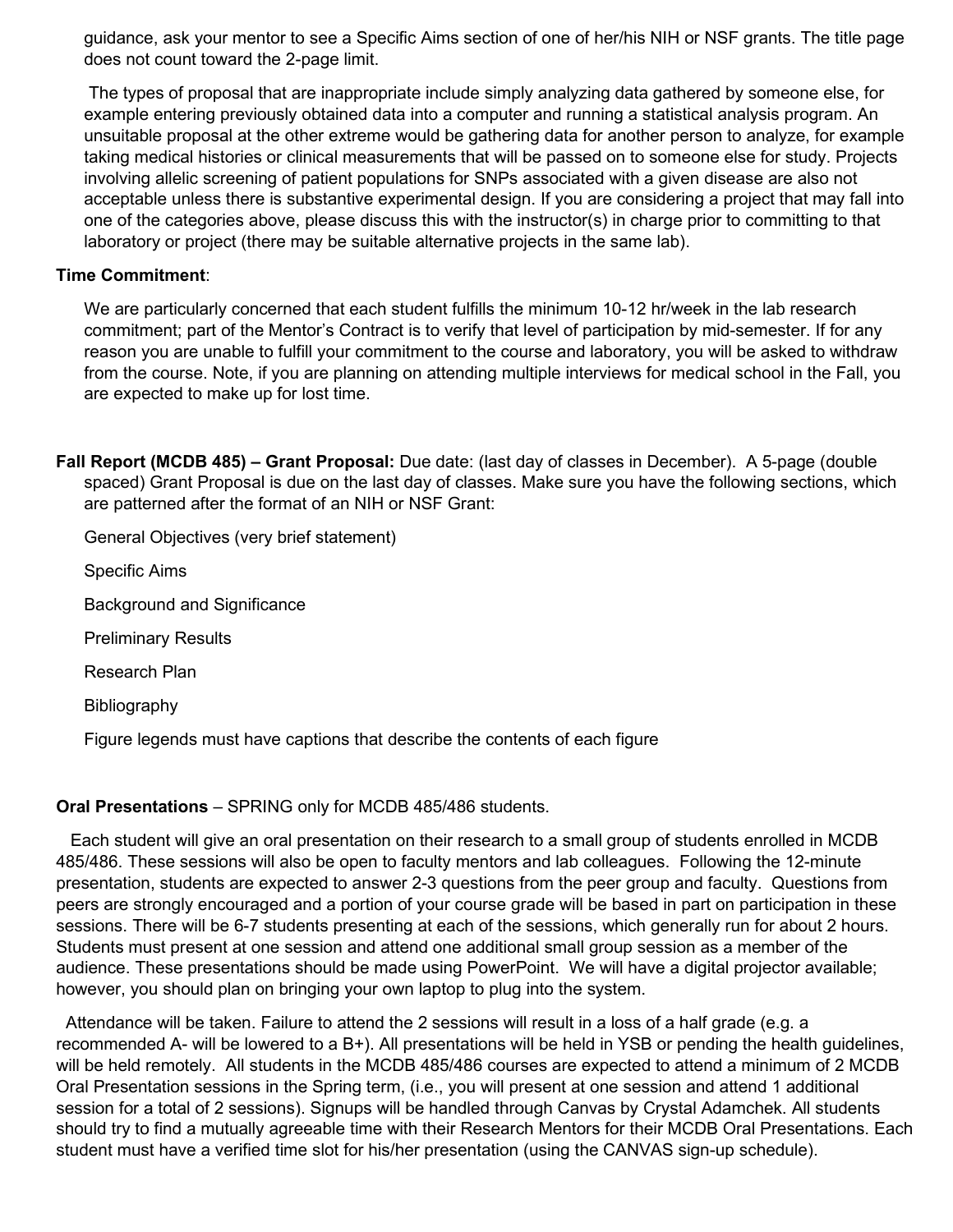Individual slides should be simple and not overloaded with text. Many skilled presenters find it effective to present only one key idea on each slide, as a general rule, and to provide a title on each slide. Your talk should include an introduction of the overarching biological question that you addressed, an explanation of the approach you took to tackle this question, your results, and the conclusions. Your objective should be to make your presentation clear and interesting to individuals who do not share your research background. It is extremely important to define any technical terms and acronyms. You should assume that the audience does not know the terminology or background of your field.

 Give a practice talk to your lab members before you give it to the MCDB 485/486 class. As noted in the Research Mentor's contract, his/her attendance at the session at which you are presenting is expected; if she/he cannot attend, you should arrange for someone else from your lab to attend. Mentor participation is a critical aspect of the course. Consequently, consult your research mentor at the beginning of the term to select a date that fits with her/his schedule.

## **Spring Poster Symposium:** Due Date: Last day of classes in spring term.

The purpose of the MCDB 485/486 poster symposium is to share information and more specifically to highlight undergraduate research at Yale. This symposium will be held in YSB or remotely pending health requirements due to COVID-19. The symposium will be open to anyone wishing to attend, so please encourage friends, colleagues and other students to attend. Your research mentor is strongly urged to attend. Each student must prepare a poster. Posters can be as large as 3' X 5', but may be smaller. We will have poster boards and easels available for you to mount your poster. Posters may be printed professionally (please note that there is no funding available for this expense from MCDB), or the student may print them on a color printer and assemble individual sheets onto the poster board at the poster session. Please do not wait until the 11<sup>th</sup> hour to print your poster since local printer s may not be able to meet your deadline. Posters should have a title, and the authors (including you and your research mentor) should be listed as well, usually in large letters at the top, and your research course. The poster should include three sections: Introduction, Results, and Conclusions. The Introduction explains the purpose of your project; the Results section contains figures and/or tables showing your data, with legends or commentary; the Conclusion summarizes what you learned. Feel free also to include what you would do next if you were to continue working on the project.

 If you continue in research, the first presentation you are likely to give at a scientific meeting is a poster, so this will be good practice. The fewer the words and the LARGER THEY ARE WRITTEN make it easier for people to notice and examine your poster. If a poster contains a great deal of text in small font, the audience may not read it. The same applies to data. Tables with large numbers of entries may be ignored. Simple figures with a concise conclusion for each are optimal. You should begin to organize your poster well in advance and if you are outsourcing the print job, plan on several days for the project to be completed. Bring it to the session ready to assemble. Please keep in mind that content should take precedence over form. It is most important that your poster be clear, informative, and include meaningful data. Aesthetic appeal is of course nice, but the science is paramount. Finally, discuss your presentation with your colleagues and research mentor well before the session and if you have any further questions/concerns bring the preliminary poster to show the instructor in charge.

## **Spring Report (MCDB 486)**: Due date: Last Day of Classes in April

A 12–15-page double-spaced paper is due on the last day of classes (12-15 pages includes results and literature cited). Well in advance of this deadline, you should meet with your research mentor to plan a general outline for your paper. You and your mentor should engage in continued discussions throughout the writing process. The research mentor should grade the final version of the report and return it to the Office of the DUS (Crystal.adamchek@yale.edu) with comments electronically, along with a recommendation for an overall course grade. Your research mentor will be contacted directly with a form for grading near the end of the term. Consult your research mentor with any further questions that you might have. You should conform to any other specifics that your research mentor might expect in your write-up. The report should be written in a style similar to that of a paper in a typical Research Journal (*Journal of Cell Biology*) and should include the following sections: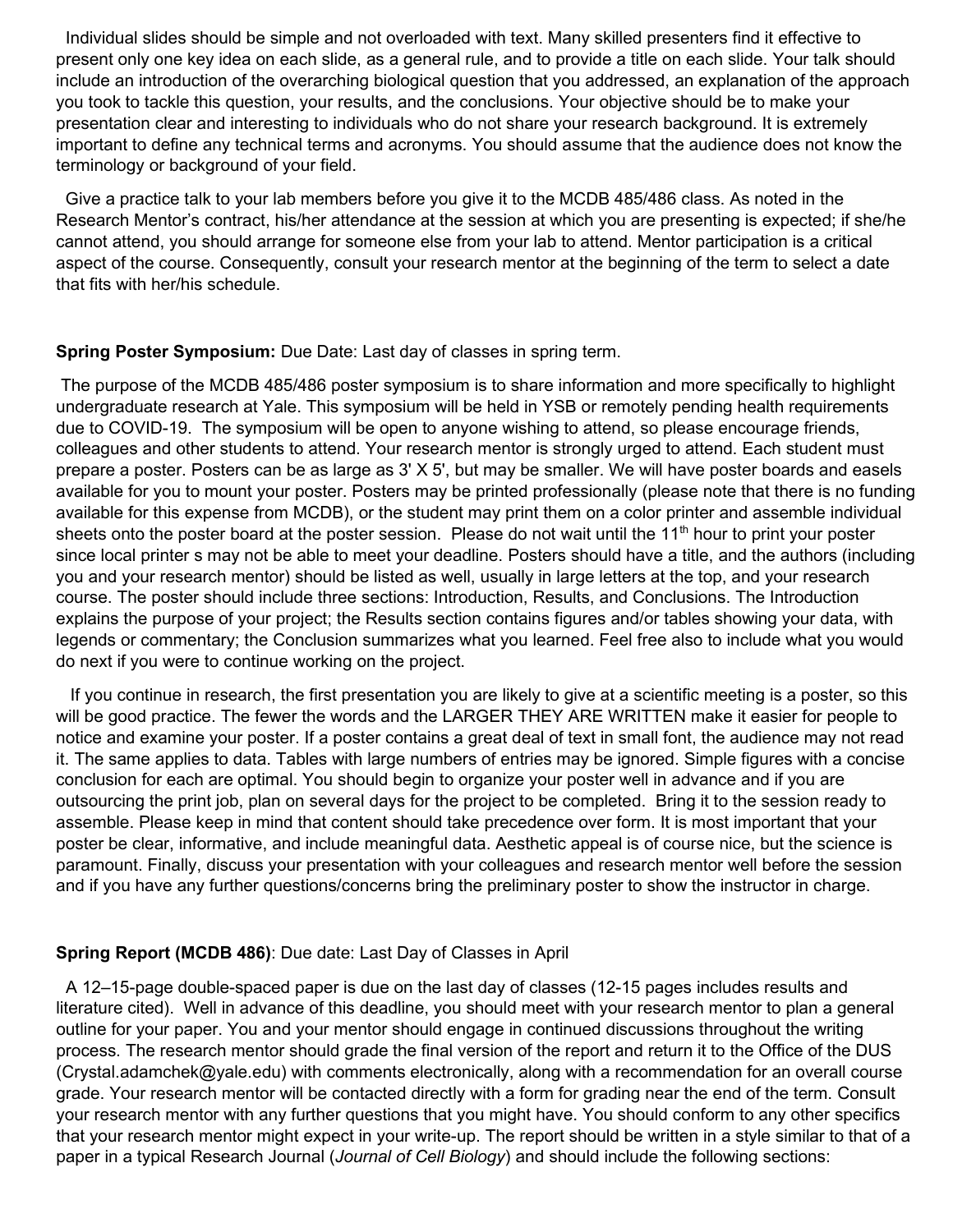• Title Page: Including title, the name and department of the faculty member in whose laboratory the project was performed, the name of the student, course number and date.

• Abstract: This is a brief summary of the project and the results obtained.

• Introduction: What is the biological problem, why is it important, and what's known about it already

• Experimental Procedures (Material and Methods).

• Results and Figure Legends: Describe what you have done. Include bar graphs, sketches, diagrams, tables, photographs etc. -- whatever is needed to represent your data. Figure Legends include captions that describe the contents of each figure.

• Discussion: If your project was successful, describe the significance of the results. If your project did not work, describe what your think went wrong, and what your expectations were. Regardless of outcome, describe what you would try next if you were to continue the project.

• References: (literature cited) References to previous work mentioned in your paper, as well as methods used, should be cited as in any other research paper. Each reference must be listed in the order of its appearance in the text and include title, authors, journal name, volume, year and page numbers.

The preferred format style is detailed in the following paper: *How to Write you First Research Paper*. Elena D. Kallestinova. *Yale Journal of Biology and Medicine 84* (2011), pp 181-190. Yale Graduate School, Graduate Writing Center.

[https://poorvucenter.yale.edu/sites/default/files/files/hows\\_to\\_write\\_your\\_first\\_research\\_paper\\_2011.pdf](https://poorvucenter.yale.edu/sites/default/files/files/hows_to_write_your_first_research_paper_2011.pdf)

If you would like more detailed information, please read some of the guidelines outlined by the *Journal of Cell Biology*.

[https://poorvucenter.yale.edu/sites/default/files/files/hows\\_to\\_write\\_your\\_first\\_research\\_paper\\_2011.pdf](https://poorvucenter.yale.edu/sites/default/files/files/hows_to_write_your_first_research_paper_2011.pdf)

## **Grading:**

 The final grade will be based primarily on the recommendations from your research mentor on the level and quality of effort in the laboratory, your seminars, oral presentation to the peer cohort, poster and the quality of the final research reports. The MCDB research coordinators retains final grade determination if the recommended grade is at variance with the overall quality/scope of the performance of other course participants. A final grade deduction will be taken if a student fails to attend at least two MCDB Oral Presentation sessions. Failure to attend the two sessions will result in a loss of a half grade (e.g. a recommended A- will be lowered to a B+). Your mentor will be asked to recommend an interim grade of satisfactory (S) or unsatisfactory (U) at the end of the Fall term based on your laboratory effort and research proposal. Students receiving an unsatisfactory grade will be asked to meet with the instructor in charge and the mentor to identify problems and outline strategies for improvement. In the Spring semester, students will receive a letter grade that will be retroactively applied to the Fall term.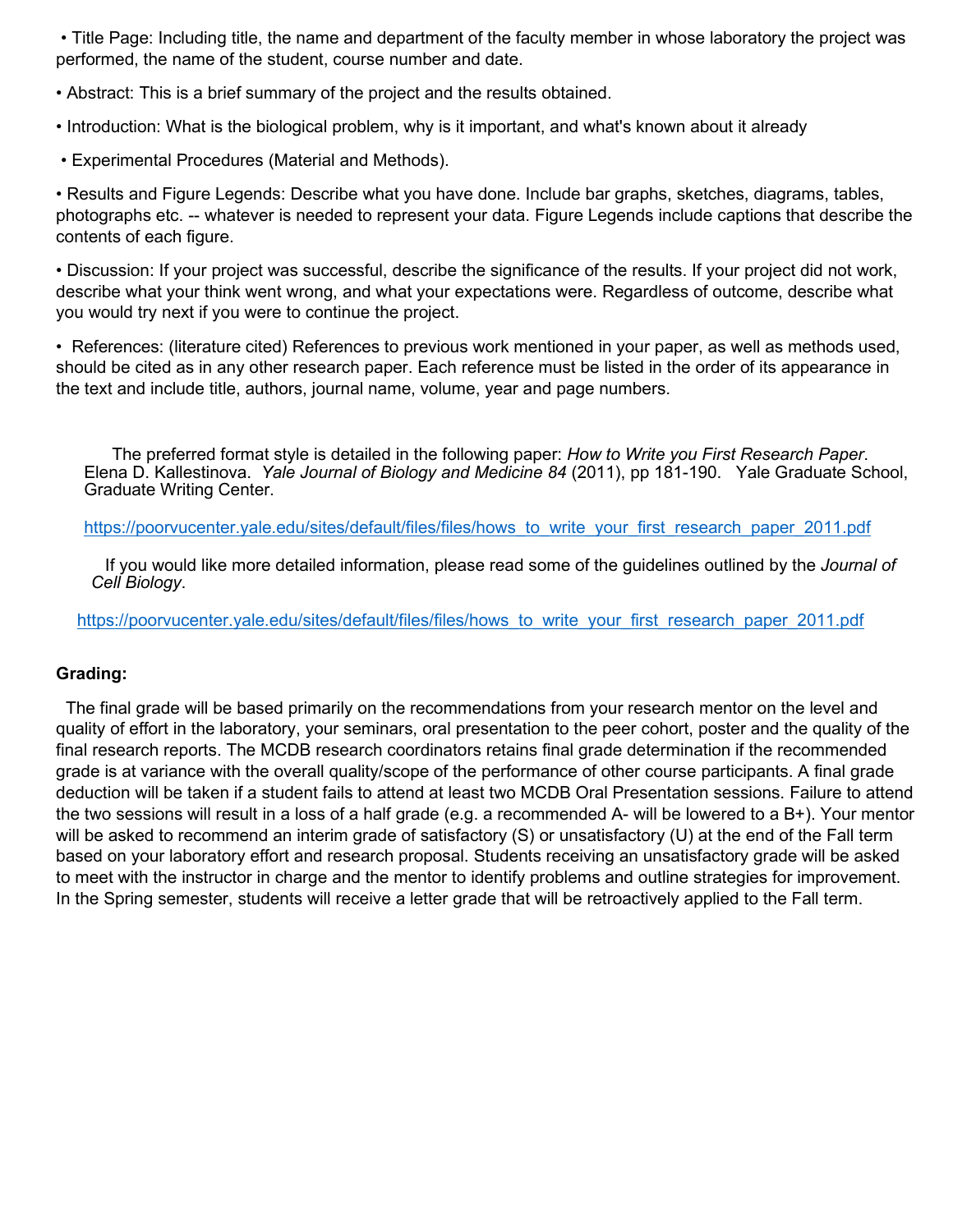# **Addendum:**

# **Molecular, Cellular & Developmental Biology**

# **The Senior Requirement**

In addition to the course work described on previous pages, all majors in Yale College must satisfy a senior requirement. In MCDB, this can be accomplished in one of several ways, depending on whether the student is a candidate for a BA, BS, BS INT, or BS/MS degree. *The senior requirement must be done during the senior year.*

## **The BA Degree [0 (senior essay) or 1 (MCDB 475) credit]**

The requirement can be met in either of two ways: by submitting a senior essay of 15-20 pages evaluating current research in a field of biology; or by successful completion of one credit of Senior Independent Research (MCDB 475a or b).

A senior choosing to fulfill the requirement with a senior essay must consult with a faculty advisor on the scope and literature of the topic and submit their written approval to the office of the director of undergraduate studies at least one month before the paper is due in the student's last term. The senior essay may be related to the subject matter of a course, but the essay is a separate departmental requirement in addition to any work done in a course. It does not count toward the grade in any course. The senior essay must be completed and submitted via email to [crystal.adamchek@yale.edu](mailto:crystal.adamchek@yale.edu) at the office of the director of undergraduate studies by the last day of classes. Students electing this option should obtain an approval form from the office of the director of undergraduate studies.

# **The BS Degree [2 (MCDB 485 & 486) or 2 (MCDB 475 & 475) credits]**

The BS differs from the BA in its greater emphasis on individual research. The senior requirement for the standard BS is two contiguous terms of Senior Research: MCDB 485a/486b. However, students may take 2 contiguous terms of MCDB 475, at least one of which must be taken during the senior year. Ordinarily both terms of Research will be taken during the senior year, but it is possible for a student to begin work toward the senior requirement in the spring of the junior year by taking MCDB 475b, continue the research over the summer, and complete it during the fall of the senior year by taking MCDB 475a – which must be pre-approved by the DUS. Yale College does not grant academic credit for summer research unless the student is enrolled in an independent research course in Yale Summer Session.

## **The BS INT Degree [4 (MCDB 495 & 496) credits]**

For the MCDB BS Intensive major, students fulfill the senior requirement by taking MCDB 495a/496b, Senior Research Intensive, for four credits during their senior year.

## **The Combined BS/MS Degree Program**

Because of the additional and substantial requirements associated with thesis work in the third and fourth years, there is no Senior Requirement *per se*.

=====================================================================